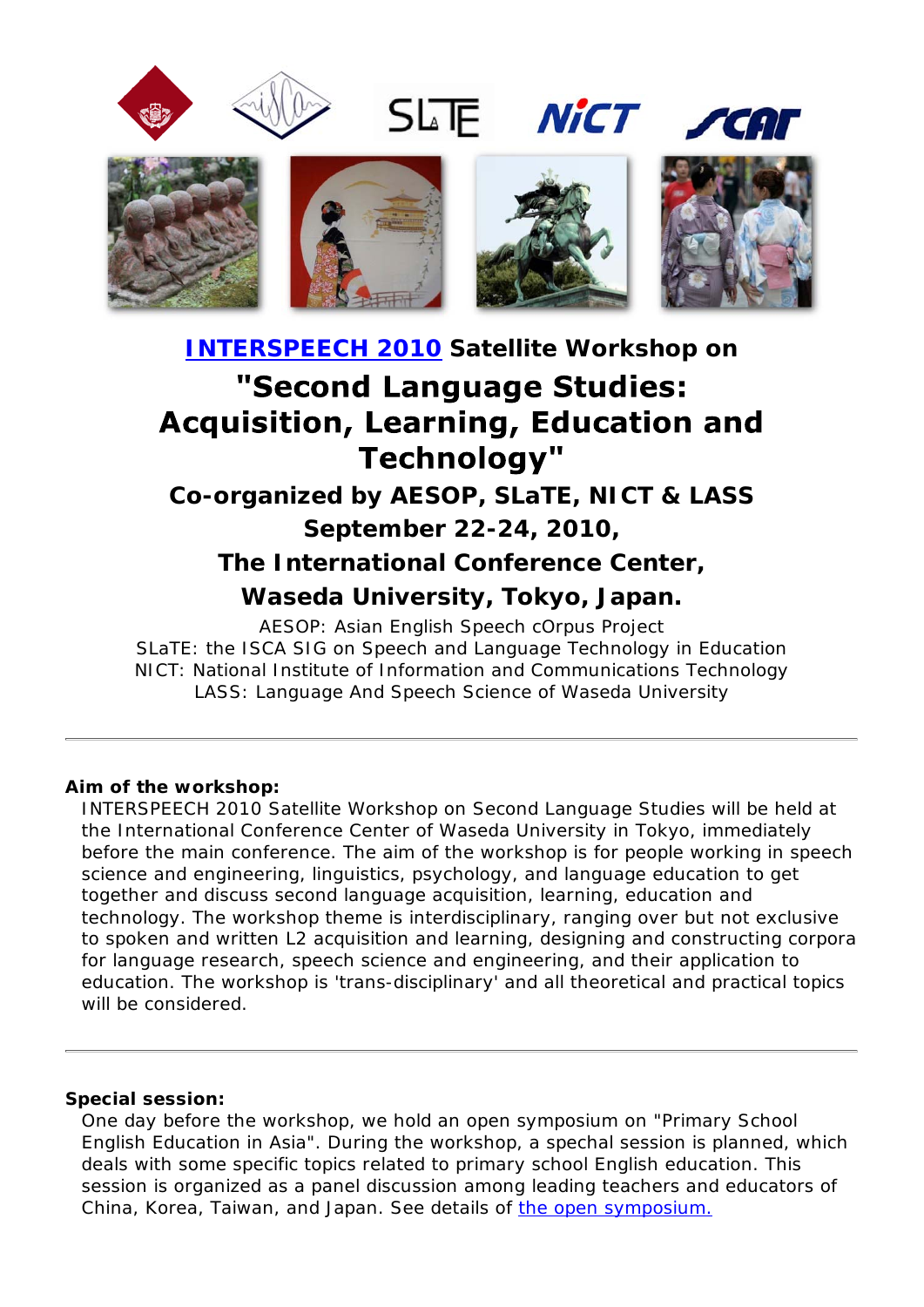### **Student awards:**

The best student awards, based on the independent reviewers' scores, were given to Melanie Pinet and Masayuki Suzuki.

## **Organization:**

| This workshop is co-organized by AESOP, SLaTE, NICT, and LASS. |                                 |  |  |
|----------------------------------------------------------------|---------------------------------|--|--|
| The members of the local organizing committee are as follows.  |                                 |  |  |
| <b>Sylvain Detey</b>                                           | LASS & Waseda University        |  |  |
| Tetsuo Harada                                                  | LASS & Waseda University        |  |  |
| Miki Ikoma                                                     | LASS & Waseda University        |  |  |
| Hiroaki Kato                                                   | <b>NICT</b>                     |  |  |
| Mariko Kondo                                                   | AESOP, LASS & Waseda University |  |  |
| Nobuaki Minematsu                                              | SLaTE & The University of Tokyo |  |  |
| Michiko Nakano                                                 | AESOP, LASS & Waseda University |  |  |
| Hajime Tsubaki                                                 | LASS & Waseda University        |  |  |
|                                                                |                                 |  |  |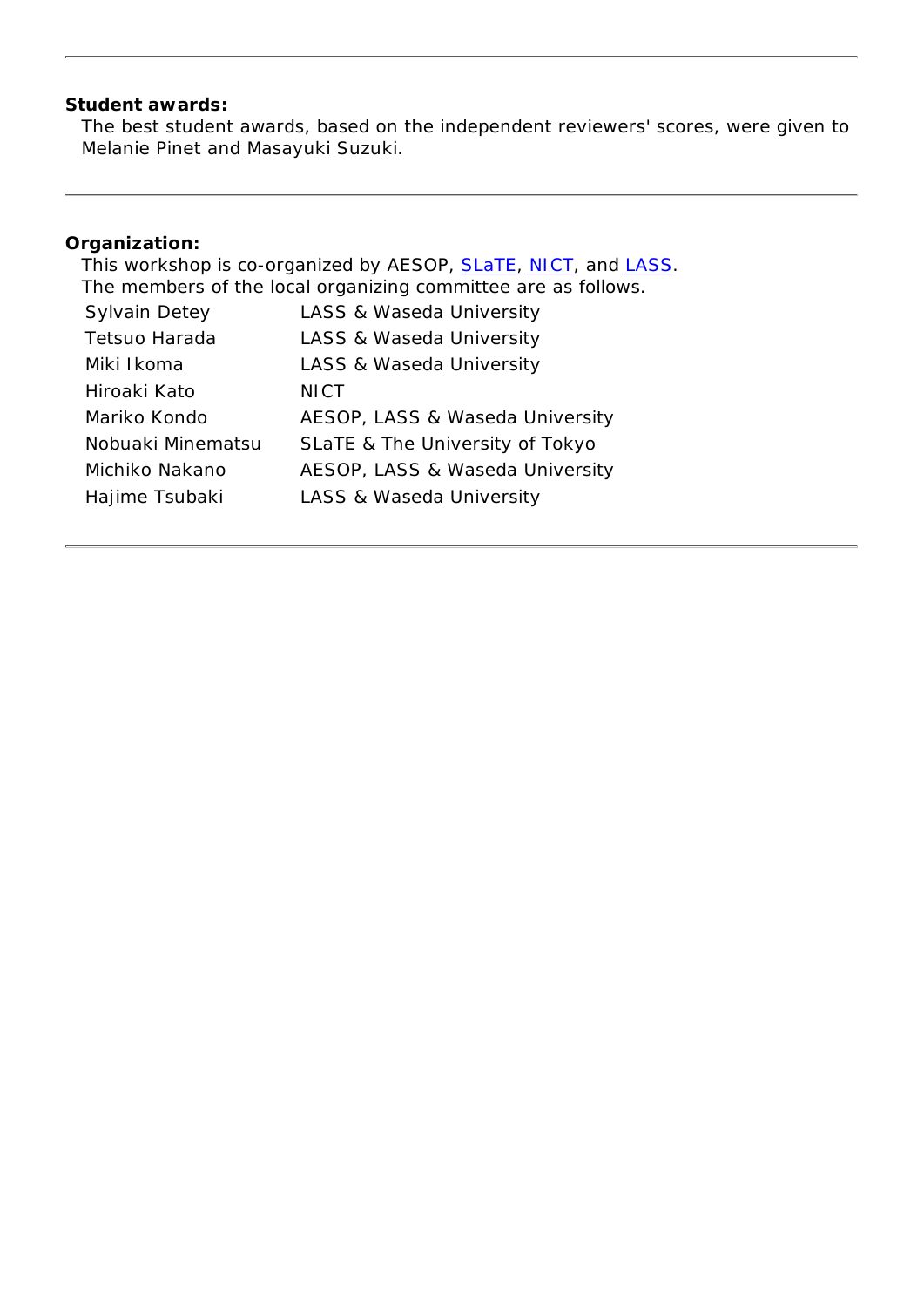## **Messages from the General Chair**

 Welcome to L2WS. The aim of this workshop is for people working in speech science and engineering, linguistics, psycholinguistics, language education to get together and discuss L2 acquisition in the classroom settings: the problems that classroom researcher-teachers are facing in their daily practice and to what extent technology can help us improve our classroom practice. Therefore, this workshop is not only for speech engineers but also for researcher-teachers (applied linguists). We aim to enhance didactic competences among us.

 We have also organized a pre-workshop symposium: An Open Symposium on "Primary School Education in Asia." English Education is going to be introduced in Japanese primary schools in 2011. We have invited the experts on primary school English Education from China, Korea, Taiwan and Japan. Their talk covers brief history of primary education in each country, unique teaching methodologies for young learners and their learning processes. They are also invited to hold special sessions on the second day of our workshop. During our workshop, we have arranged technical presentations and empirical investigations in an balanced way so that we can learn from each other.

 I would like to thank the SLaTE committee, AESOP, NICT, LASS and CCDL for their support, and the reviewers for reading and assessing their allocated papers.

 I would like to especially thank Nobuaki Minematsu and Mariko Kondo for organizing this wonderful workshop! It is well-planned and is full of interesting events, papers and demos. I hope you all enjoy this workshop and find many new ideas to take home with you.

Michiko Nakano, Chair, L2WS'2010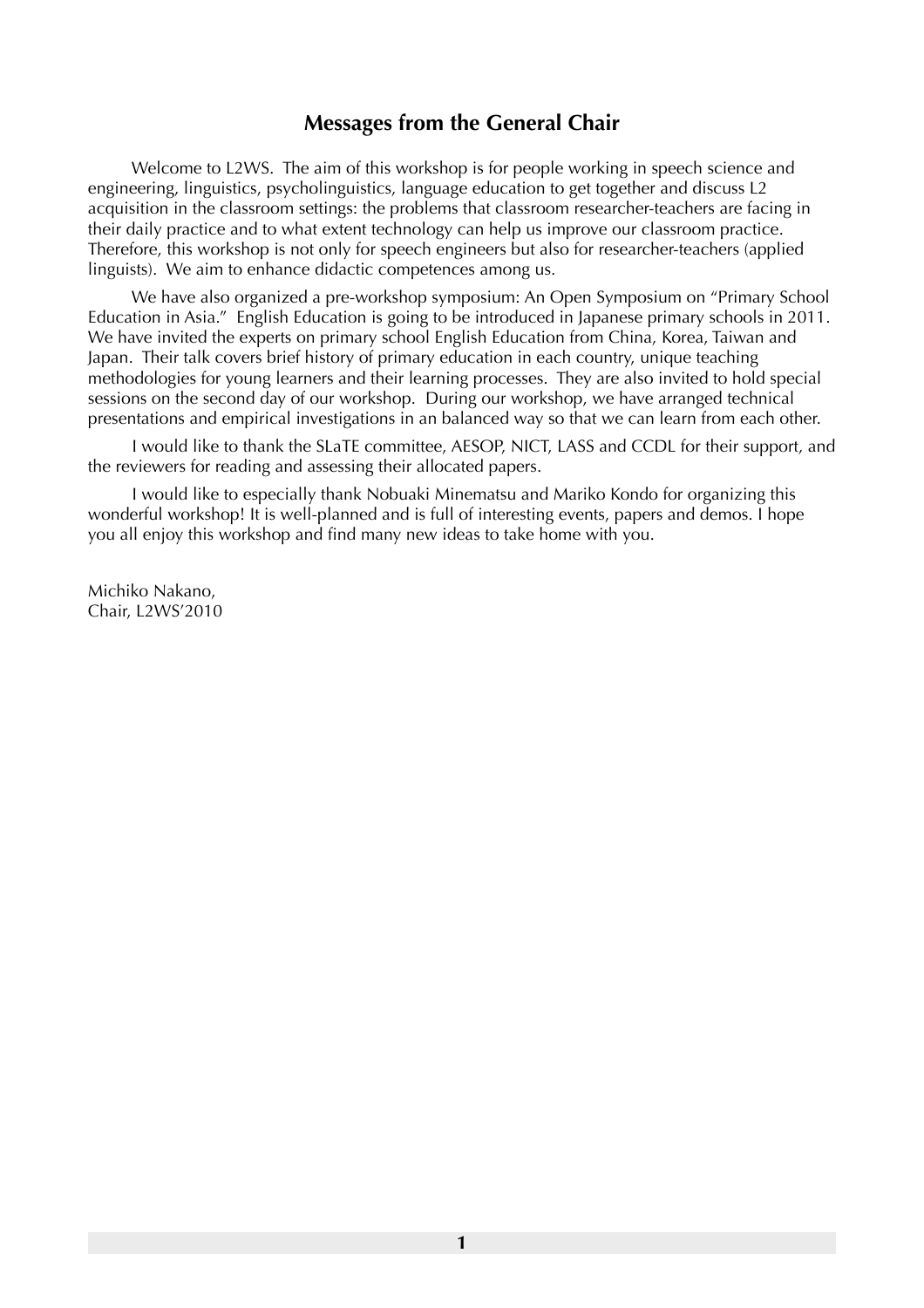### **Messages from the Local Organizers**

 We are very happy to welcome you to the first workshop on Second Language Studies: Acquisition, Learning, Education and Technology. As the long name suggests, the workshop aims to be truly interdisciplinary. The idea for the workshop was initially conceived by researchers involved in second language acquisition and the second language speech corpus. The team was interested in collaborating with language education specialists and education software engineers to host an interdisciplinary workshop on second language studies. We are interested in various areas of L2 research and are keen to learn about new areas, but it is not always easy to step out of our own academic discipline. We tend to stick to our own areas and are shy to adventure into a new world. So the aim of this workshop is to provide an opportunity for all of us working in different fields to meet and learn what other people are doing.

 Sixty five papers were submitted on all areas of second language research and we have selected 43 papers for presentation at the workshop. It was a very difficult task to select only 43 papers because the level of academic quality of submitted papers was very high, but we had to draw a line in order to avoid parallel sessions. Interestingly, there were almost equal numbers of theoretical papers and technical papers submitted and more or less equal numbers were finally selected. There are also 15 demonstrations, and a special session on Primary School English Language Education in Asia is scheduled on the 2nd day.

We are very lucky to be financially supported by a few institutions, namely NICT, SCAT, LASS and CCDL of Waseda University, and Waseda University International Office, and we are grateful to all of them for supporting the workshop. We would also like to thank all reviewers who had to read and assess the many papers in a short period of time.

I hope that all of you will enjoy the workshop.

Mariko Kondo Local Organizer, L2WS'2010

 Welcome to the L2WS'2010! We're very happy to see more than a hundred participants from all over the world and from many fields related to second language learning and teaching. Following SLaTE'2007 and SLaTE'2009, this workshop is the third ISCA-supported workshop on Speech and Language Technology in Education since 2007. This time, the workshop is co-organized by plural associations of AESOP, SLaTE, NICT, and LASS and this co-organization has added a new flavor to the workshop. How to support teachers and students in classrooms? A good answer to this question can be found only by good collaboration among teachers, researchers, and engineers. We hope that this workshop will be a place where different cultures meet and inspire each other.

 In Japan, English education starts at every public primary school next year. In China, Korea, Taiwan, it was already introduced to primary schools some years ago. In my case, I started to learn English by reading a textbook when I was a middle school student. But primary school children today encounter the new language mainly by hearing and speaking. We organized a special session of Primary School English Language Education in Asia. We hope that Japanese teachers can learn many things from our neighbors and that speech scientists and engineers can find what kind of scientific and technical support is still needed for Asian children to learn English as *spoken* language.

 You will see many interesting demonstrations. Teachers can learn what is possible and what is impossible by using the current speech technology and engineers can learn what kind of technologies are really needed in language learning environments. In the workshop, you will find many technical and scientific papers. In them, I found some new keywords, one of which is RALL (Robot-aided Language Learning). How can robots, embodied agents, help teachers and students? You will also find other new technical, scientific, and/or educational ideas. Why are these new ideas needed? For true understanding, you may have to learn a new language of a different culture. Give it a try!

Nobuaki Minematsu, Local Organizer, L2WS'2010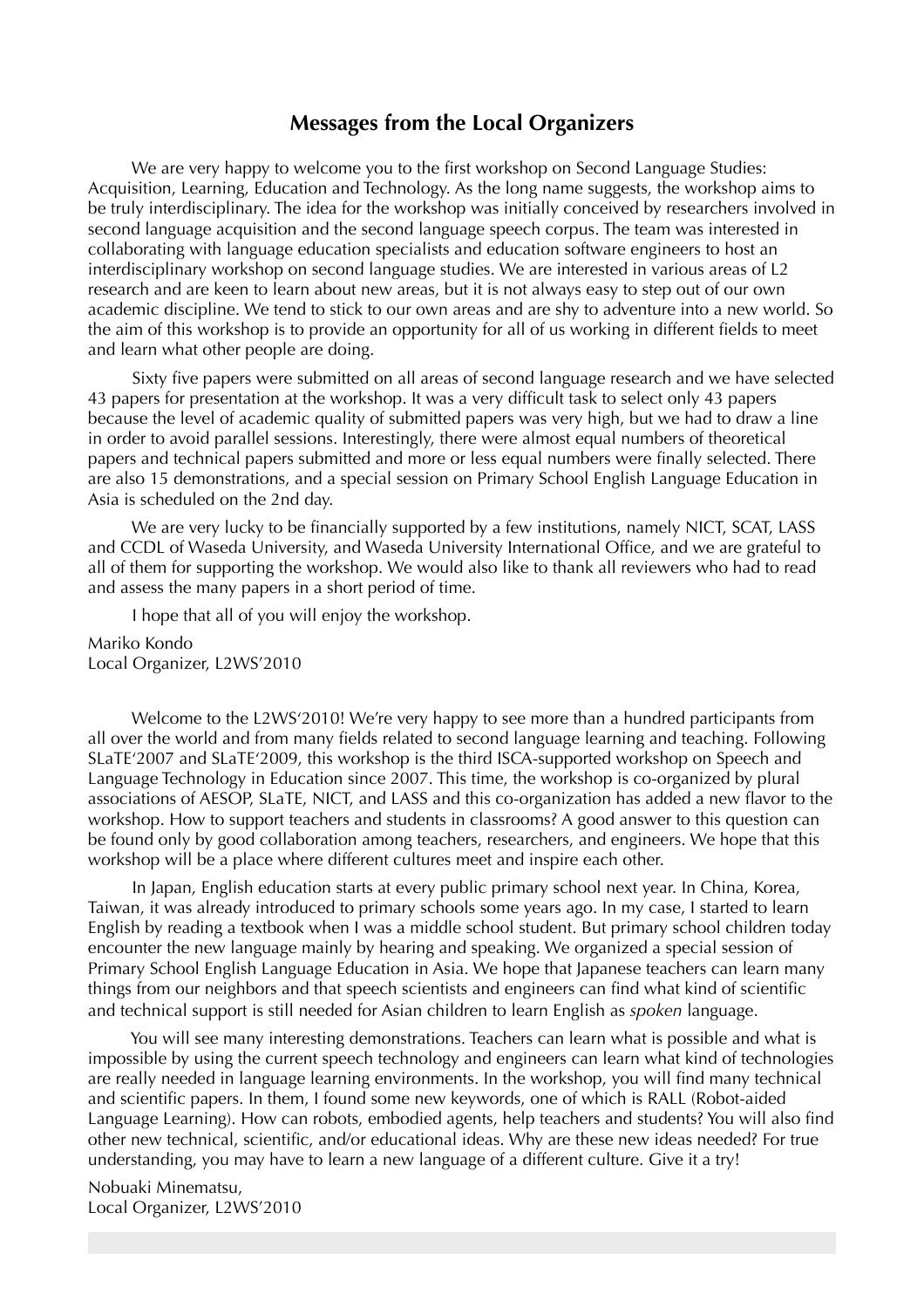## **Local Organizing Committee**

| Sylvain Detey     | LASS & Waseda University        |
|-------------------|---------------------------------|
| Tetsuo Harada     | LASS & Waseda University        |
| Miki Ikoma        | LASS & Waseda University        |
| Hiroaki Kato      | <b>NICT</b>                     |
| Mariko Kondo      | AESOP, LASS & Waseda University |
| Nobuaki Minematsu | SLaTE & The University of Tokyo |
| Michiko Nakano    | AESOP, LASS & Waseda University |
| Hajime Tsubaki    | LASS & Waseda University        |

The organizers would like to thank Maxine Eskenazi (Chair of SLaTE) and Martin Russell (Organizer of SLaTE'2009) for giving us instructive advice to organize this workshop. The organizers also appreciate Aki Kunikoshi's contribution to design a beautiful leaflet for the symposium and the front page of this book.

## **Scientific Review Committee**

The organizers would like to thank the following individuals who took part in the review of papers submitted to L2WS'2010.

| <b>Gregory Aist</b> | Reiko Akahane-Yamada  | Tomoyasu Akiyama              |
|---------------------|-----------------------|-------------------------------|
| Abeer Alwan         | Shigeaki Amano        | Makiko Aoyagi                 |
| Anton Batliner      | Kay Berkling          | Jared Bernstein               |
| Louis ten Bosch     | Lei Chen              | Jean-Pierre Chevrot           |
| Martin Cooke        | Catia Cucchiarini     | Rodolfo Delmonte              |
| Sylvain Detey       | Ryan Downey           | Donna Erickson                |
| Maxine Eskenazi     | Horacio Franco        | María Luisa García Lecumberri |
| Björn Granström     | <b>Susan Guion</b>    | Carlos Gussenhoven            |
| Tetsuo Harada       | Mark Hasegawa-Johnson | Valerie Hazan                 |
| Yukari Hirata       | Julia Hirschberg      | Guoping Hu                    |
| Kaori Idemaru       | Miki Ikoma            | Akinori Ito                   |
| W Lewis Johnson     | Hiroaki Kato          | Hideaki Kikuchi               |
| Mariko Kondo        | Nuno Mamede           | Dominic Massaro               |
| Helen Meng          | Hansjörg Mixdorff     | Haruko Miyakoda               |
| Hirohide Mori       | Sachiho Mori          | Satomi Mori                   |
| Kevin G. Munhall    | Michiko Nakano        | Jean-Luc Nespoulous           |
| Mari Ostendorf      | Takashi Otake         | Kazuharu Owada                |
| Masanori Oya        | Kyung-Ja Park         | Martin Russell                |
| Stephanie Seneff    | Shigeko Shinohara     | Helmer Strik                  |
| Kazuyo Tanaka       | Joseph Tepperman      | Isabel Trancoso               |
| Chiu-yu Tseng       | Yasushi Tsubota       | Chiharu Tsurutani             |
| Tanya Visceglia     | Kimiko Yamakawa       | Kiyoko Yoneyama               |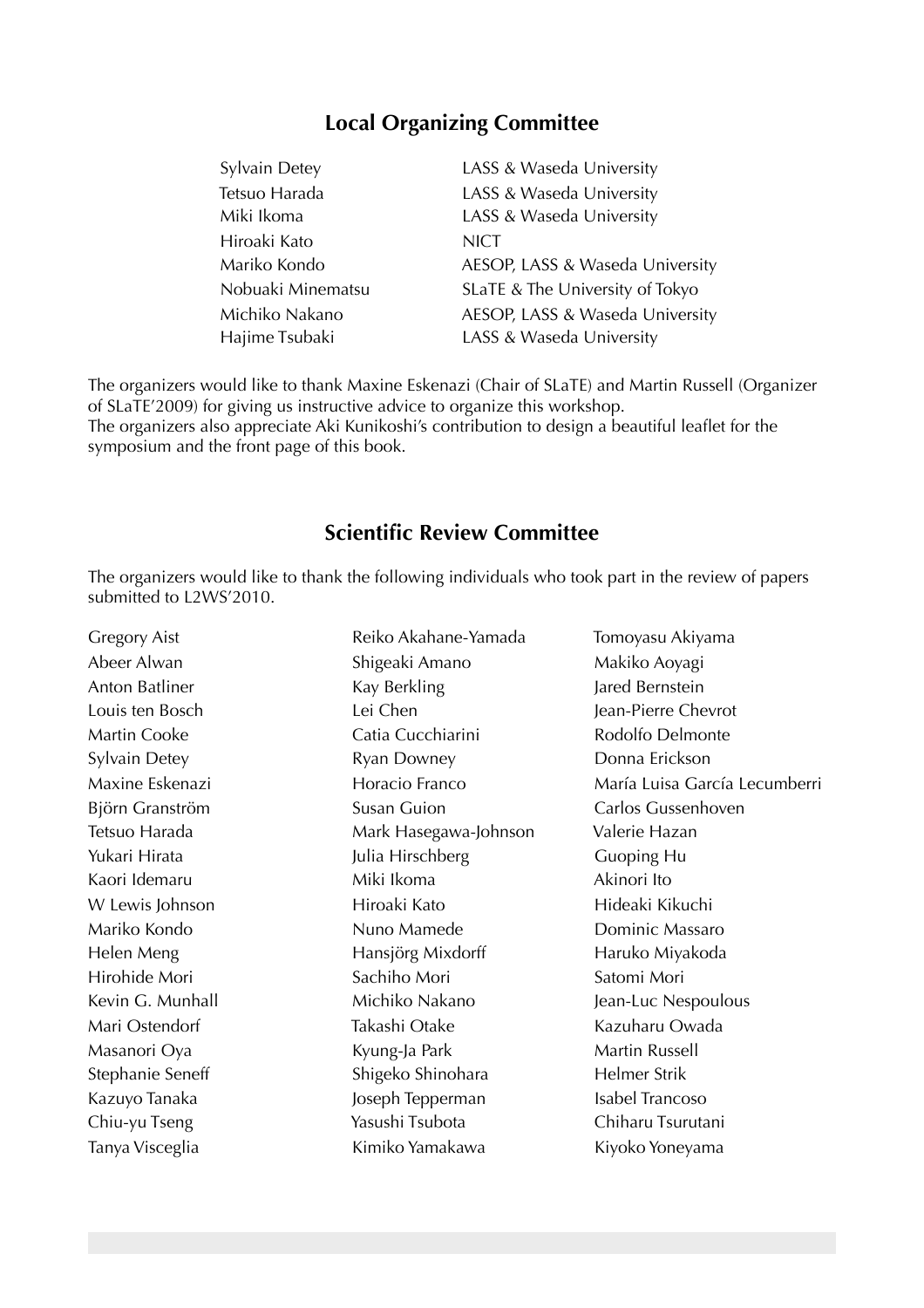# **Technical and Social Program at a Glance**

| Wednesday 22nd                                                 | Thursday 23rd                                                                               | Friday 24th                                                            |
|----------------------------------------------------------------|---------------------------------------------------------------------------------------------|------------------------------------------------------------------------|
| 08:30 Registration                                             | 08:30 Registration                                                                          | 08:30 Registration                                                     |
| 09:20 Opening<br>Welcome to L2WS'2010                          | 08:50 Oral session 3<br>Production of a second<br>language                                  | 08:50 Oral session 4<br>Prosodic training and<br>corrective feedback   |
| 09:40 Oral Session 1                                           | 10:40 Coffee break                                                                          | 11:05 Coffee break                                                     |
| Perception of a second<br>language                             | 11:00 Demo session 1<br>New technologies and<br>methodologies help LL.                      | 11:20 Demo session 2<br>New technologies and<br>methodologies help LL. |
| 11:30 Lunch break                                              | 12:40 Lunch break                                                                           | 13:00 Lunch break                                                      |
| 13:00 Poster session 1<br>Teaching and learning<br>environment | 14:00 Poster session 2<br>Science and technology of<br>speech and language for<br>education | 14:00 Closing                                                          |
| 14:40 Coffee break                                             | 15:40 Coffee break                                                                          |                                                                        |
| 15:00 Oral session 2<br>Automatic pronunciation<br>assessment  | 16:00 Special session<br>Primary school English<br>education in Asia                        |                                                                        |
| 18:30 Reception                                                | 18:30 Banquet                                                                               | 15:00 Tour to Sugamo                                                   |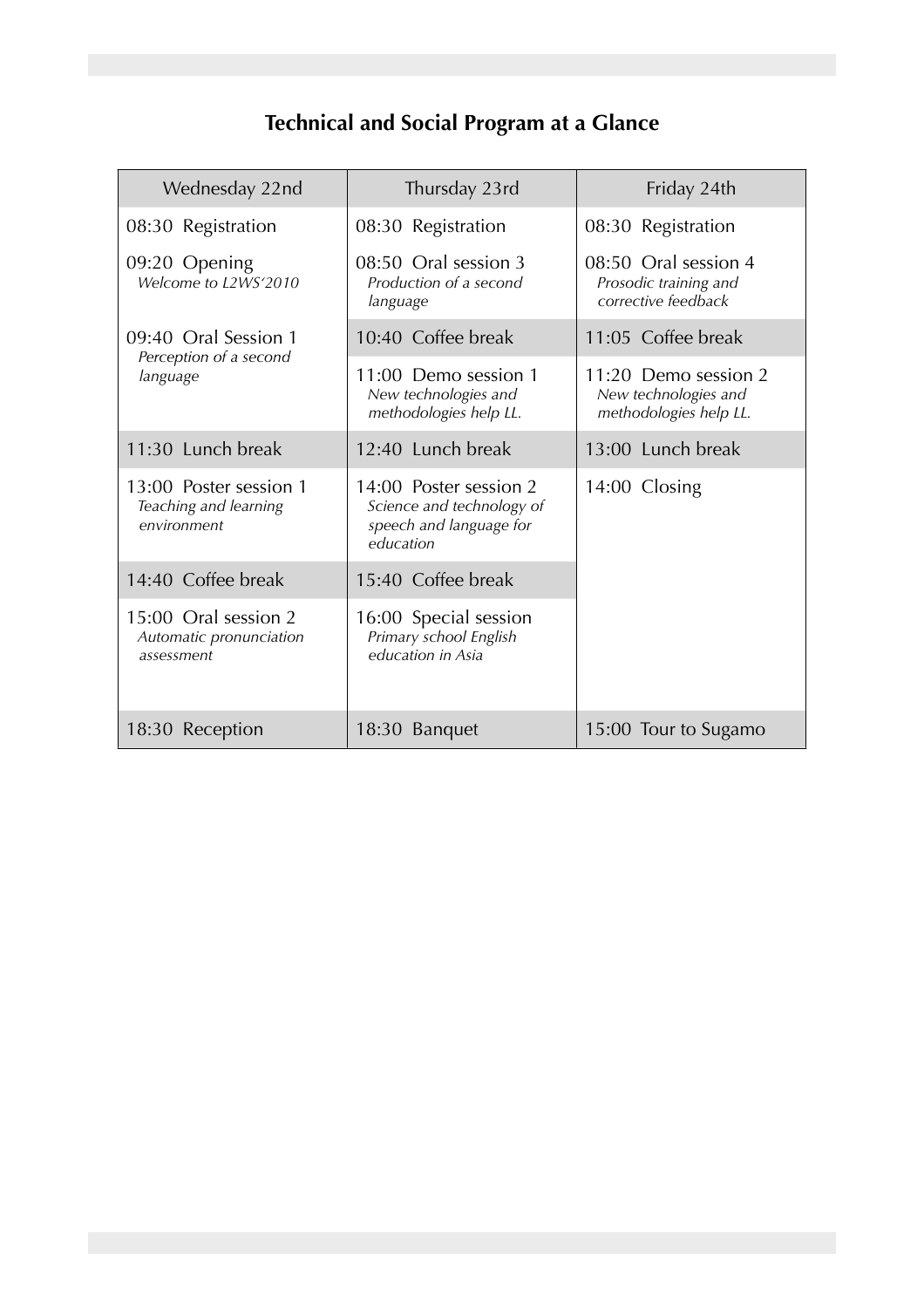## **Guidelines for Presentation**

#### **Instructions for oral presentation:**

Each oral session starts with the session chair's overview remark on the papers of that session. Each presentation slot is limited to 25 min, 20 min for presentation and 5 min for Q&A and change of speakers. You're supposed to present your work by connecting your own PC or Mac to the projector pre-installed in the hall. Test and confirm that your machine can be properly connected to the projector no later than the starting time of the session.

#### **Instructions for poster presentation:**

A poster panel of 114 cm wide and 168 cm high is provided for each presentation. Note that the panel is in a portrait format. Each poster session is held *after* a lunch break and it is 100 min long. You must put up your poster in the lunch break. Materials to fix your poster on the panel will be provided in the session room. You must remove your poster by the end of the entire sessions of that day. If you need a small table, a power supply, etc, please make a contact with the committee. Wireless internet connection is available in the room.

#### **Instructions for demonstration and exhibition:**

A poster panel of 114 cm wide and 168 cm high and a table is provided for each presentation. Note that the panel is in a portrait format. Wireless internet connection is available in the session room. Each demo session is held *before* a lunch break and it is 100 min long. You must set up your demo system and poster *before* the morning session or during a break before the demo session. Materials to fix your poster on the panel will be provided in the room. You must remove your demo system and poster during the lunch break so that a poster session will start smoothly. If you need a chair, a monitor, loud speakers, etc, please make a contact with the committee.





A poster panel provided for each poster presentation (left) and a poster panel and a table provided for each demonstration (right)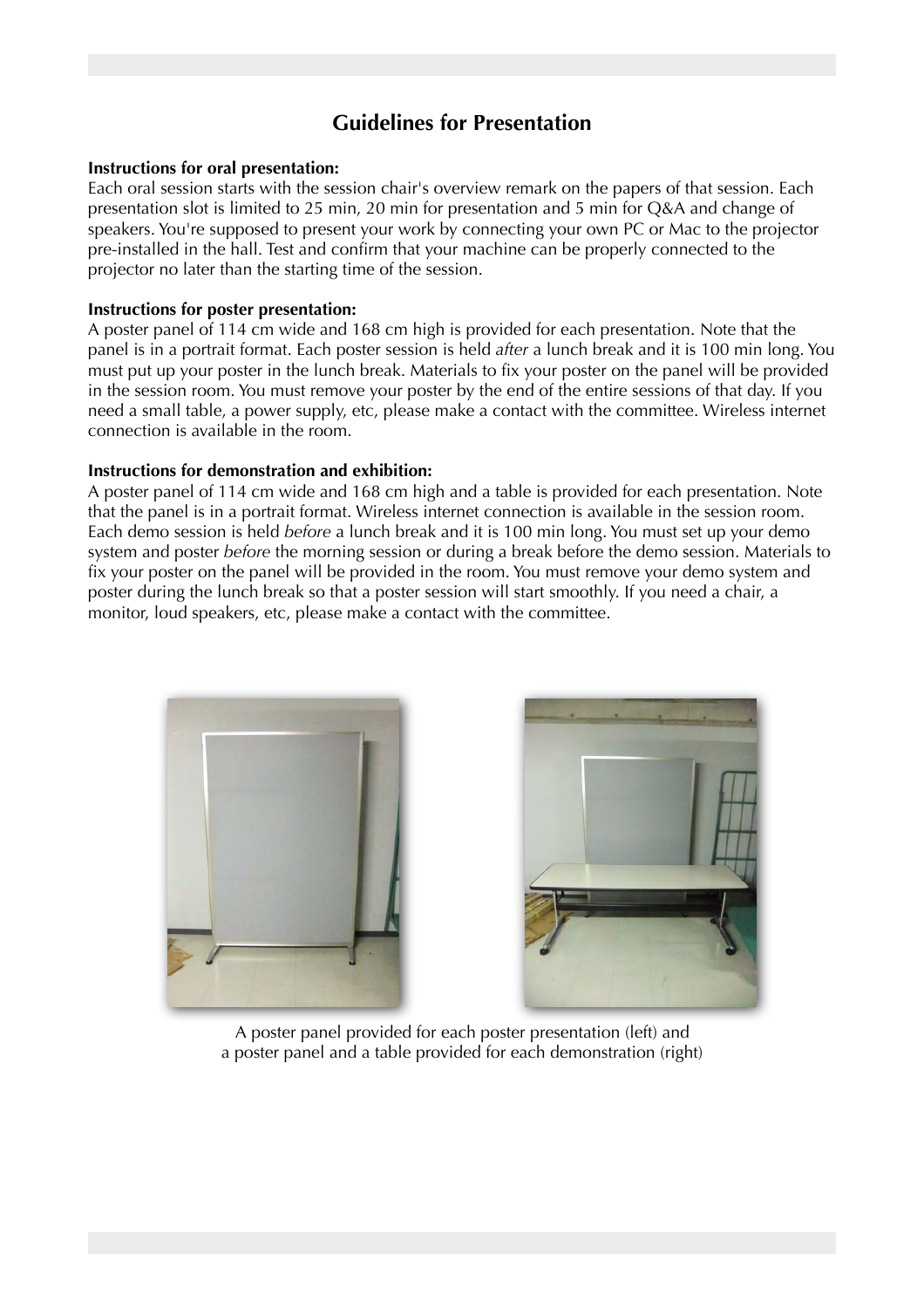## **Open Symposium on "Primary School English Education in Asia"**



# **SLF**



An open symposium on **"Primary School English Education in Asia"**

JAM DO

**Co-organized by AESOP, SLaTE & LASS September 21, 2010, Ono Memorial Hall, Waseda University, Tokyo, Japan http://www.gavo.t.u-tokyo.ac.jp/L2WS2010/symposium.html**

**English education will be implemented in every public primary school in Japan in 2011, and it has been a part of the core curriculum for several years in China, Korea, and Taiwan. Earlier introduction of English lessons does not simply mean that junior high school English education has been shifted to primary schools. Some unique methodologies are applied by individual teachers. In this symposium, leading teachers and educators are invited from China, Korea, Taiwan, and Japan to give talks on various aspects of primary school English education based on their experiences.**

#### **Program**

12:00 Ono Memorial Hall opens.

- 13:00 **"Primary English Curriculum Reform in Beijing"** Prof. Zehang Chen (Beijing Normal University, China)
- 14:00 **"Primary ELT in Korea: Start, Taxi, Take-off and Fly"** Prof. WonKey Lee (Seoul National University of Education, Korea)
- 15:20 **"An Overview of English Language Education at Primary Level in Taiwan"** Prof. Chiou-lan Chern (National Taiwan Normal University, Taiwan)
- 16:20 **"Elementary School English Education in Japan"** Prof. Kyoko Kasuya (Tokyo Gakugei University, Japan) Prof. Yuri Kuno (Chubu Gakuin University, Japan)
- 18:00 Ono Memorial Hall closes.

### **Admission**

It is free.

### **Registration**

Please notify your attendance to us by email (L2WS-org@list.waseda.jp). Note that the registration will be closed without notice when the number of the attendance reaches the capacity of the hall.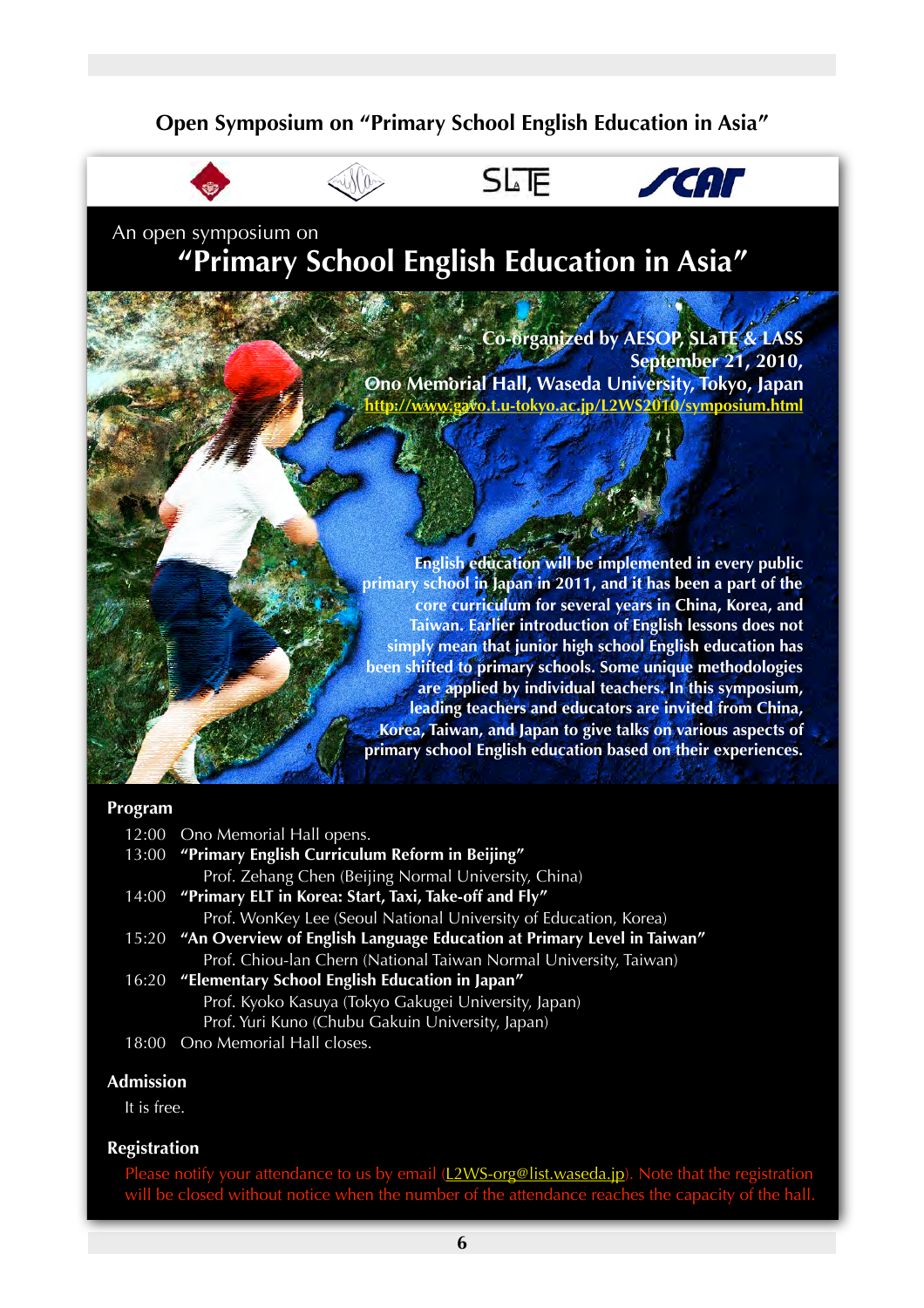## **Nearby Places of Interest**

**Sugamo (**巣鴨**):** It is an area in the center of Tokyo that has a different atmosphere to most of the city. It has kept a feeling of old traditional Tokyo. It developed as a commercial center in the middle of the Edo era, on one of the five main roads linking Edo (old name of Tokyo) with the rest of Japan. Sugamo was the first stop on Nakasendo Road after departing from Nihonbashi near Ginza. It is also famous for Sugamo Togenuki Jizo temple. Jizo was a disciple of Buddha who is considered as a protector of children. In Sugamo there is a traditional shopping street leading to and from the Jizo temple with shops selling traditional sweets, snacks, dried seaweeds, dried fish, curio and fashion shops catering for old ladies. It is a very popular place with old people and is always mobbed with visitors young and old. There are special market days on the  $4<sup>th</sup>$ , 14<sup>th</sup> and 24<sup>th</sup> of each month with many stalls which sell second-hand kimonos, potteries, bits and pieces etc.

**Kansenen Park (**甘泉園公園**):** There is a public park with a traditional Japanese garden called "Kansen-en" just a 3-4 minute walk from the workshop venue. "Kansen" means "sweet spring" and the name came from the spring water in the center of the park that was suitable for making Japanese green tea. It used to be much larger and was a garden of the Shimizu family who worked for the Tokugawa shogun. Waseda University acquired the garden in 1938 but later transferred the ownership to Shinjuku-Ward of Tokyo. Opening hours: 7:00am - 7:00pm (free)

**Shin-Edogawabashi Park (**新江戸川橋公園**):** It is only a few minutes walk from the workshop venue, situated just beside Chinzanso where we will have the workshop dinner. It used to be one of houses of the Hosokawa family who had been an influential samurai family since the 13<sup>th</sup> century. The garden shows a dynamic landscape and it is famous for beautiful autumn leaves. Opening hours: 9:00am - 5:00pm (last admittion: 4:30pm, free)

**Kandagawa River (**神田川**):** It is 24.6 km long starting in the west of Tokyo. It runs through the center of the city and then joins Sumida River and eventually flows into Tokyo Bay. The river around Waseda University is quite pretty and is famous for cherry blossoms in spring; the river is lined with about 2.5 km of cherry trees between Waseda and Edogawabashi - one of the best cherry blossom spots in Tokyo. The water around Waseda is amazingly clean and you can see lots of carp, tortoises, and many birds including herons and storks. It is a very good strolling and jogging spot.





Shin-Edogawabashi Park in late spring

Kansenen Park in early summer



Kandagawa River in spring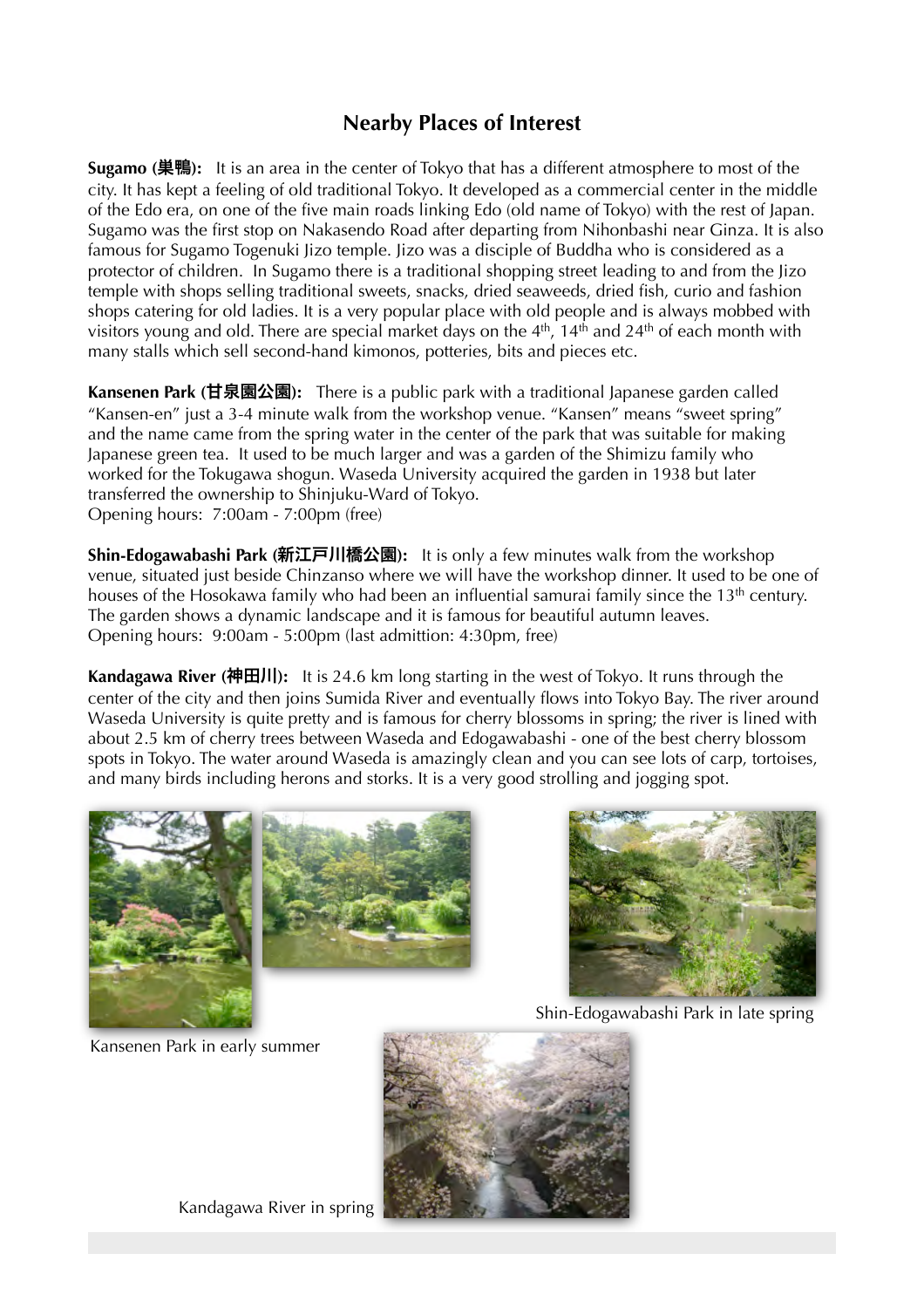# **Technical Program of Day 1**

| <b>Registration</b> |                                                                                                                                                                                                                                                         | $[8:30-9:20]$   |
|---------------------|---------------------------------------------------------------------------------------------------------------------------------------------------------------------------------------------------------------------------------------------------------|-----------------|
| Opening             |                                                                                                                                                                                                                                                         | $[9:20-9:40]$   |
|                     | <b>Oral Session 1: Perception of a Second Language</b><br>chaired by Chiu-yu Tseng                                                                                                                                                                      | $[9:40-11:30]$  |
|                     | Overview of the papers of this session (10min)<br>O1-1: Second-Language Experience and Speech-in-Noise Recognition: the Role of L2 Experience in<br>the Talker-Listener Accent Interaction<br>Melanie Pinet, Paul Iverson, Mark Huckvale                |                 |
| $O1-2$ :            | Inter- and Intra-L1 Differences in L2 Speech Perception<br>Jeffrey J. Holliday                                                                                                                                                                          |                 |
|                     | O1-3: Categorizing Mandarin Tones into Japanese Pitch-Accent Categories: The Role of Phonetic<br>Properties<br>Connie K. So                                                                                                                             |                 |
|                     | O1-4: A Pilot Study on Perception of Spanish Stress by Japanese Learners of Spanish<br>Takuya Kimura, Hirotaka Sensui, Miyuki Takasawa, Atsuko Toyomaru, José Joaquín Atria                                                                             |                 |
| Lunch break         |                                                                                                                                                                                                                                                         | $[11:30-13:00]$ |
|                     | <b>Poster Session 1: Teaching and Learning Environment</b>                                                                                                                                                                                              | $[13:00-14:40]$ |
|                     | P1-1: A Resource for Learning Swedish Oral Skills<br>Linda Ösp Heimisdóttir, Cecilia Ovesdotter Alm, Ian Alden Coots, Kateri Krantz-Odendahl                                                                                                            |                 |
| $P1-2:$             | Bridging a Gap between L2 Research and Classroom Practice (1): English as a Lingua Franca<br>(ELF) in Asia and Some Assessment Based on Common European Framework of Reference for<br>Languages(CEFR)<br>Michiko Nakano, Eiichiro Tsutsui, Yusuke Kondo |                 |
| $P1-3:$             | Bridging the Gap between L2 Research and Classroom Practice (2): Evaluation of Automatic<br>Scoring System for L2 Speech<br>Yusuke Kondo, Eiichiro Tsutsui, Michiko Nakano                                                                              |                 |
| $P1-4:$             | Bridging the Gap between L2 Research and Classroom Practice (3) -- Online Assessment and<br><b>Practical Teaching</b><br>Eiichiro Tsutsui, Yusuke Kondo, Michiko Nakano                                                                                 |                 |
| $P1 - 5:$           | Laying the Groundwork for Ongoing Learning: A Scaffolded Approach to Language Education<br>in Japanese Elementary Schools and Beyond<br>Francesco Bolstad, Toshiyuki Kanamaru, Akira Tajino                                                             |                 |
| $P1-6:$             | Form-Focused Task-Oriented Dialogues for Computer Assisted Language Learning: A Pilot<br>Study on German Dative<br>Magdalena Wolska, Sabrina Wilske                                                                                                     |                 |
| $P1-7:$             | Development of a System to Assist Simultaneous Interpretation and Shadowing<br>Michiko Watanabe, Youichi Tokioka, Keikichi Hirose                                                                                                                       |                 |
| $P1-8:$             | ARTICULA - A Tool for Spanish Vowel Training in Real Time<br>William R. Rodríguez, Oscar Saz, Eduardo Lleida                                                                                                                                            |                 |
| P1-9:               | A Multilingual Platform for Building Speech-Enabled Language Courses<br>Manny Rayner, Pierrette Bouillon, Nikos Tsourakis, Johanna Gerlach, Claudia Baur, Maria<br>Georgescul, Yukie Nakao                                                              |                 |
|                     | P1-10: Visual Articulatory Feedback for Phonetic Correction in Second Language Learning<br>Pierre Badin, Atef Ben Youssef, Gérard Bailly, Frédéric Elisei, Thomas Hueber                                                                                |                 |
|                     | P1-11: Cognitive Effects of Robot-Assisted Language Learning on Oral Skills<br>Sungjin Lee, Hyungjong Noh, Jonghoon Lee, Kyusong Lee, Gary Geunbae Lee                                                                                                  |                 |

## **Coffee break [14:40-15:00]**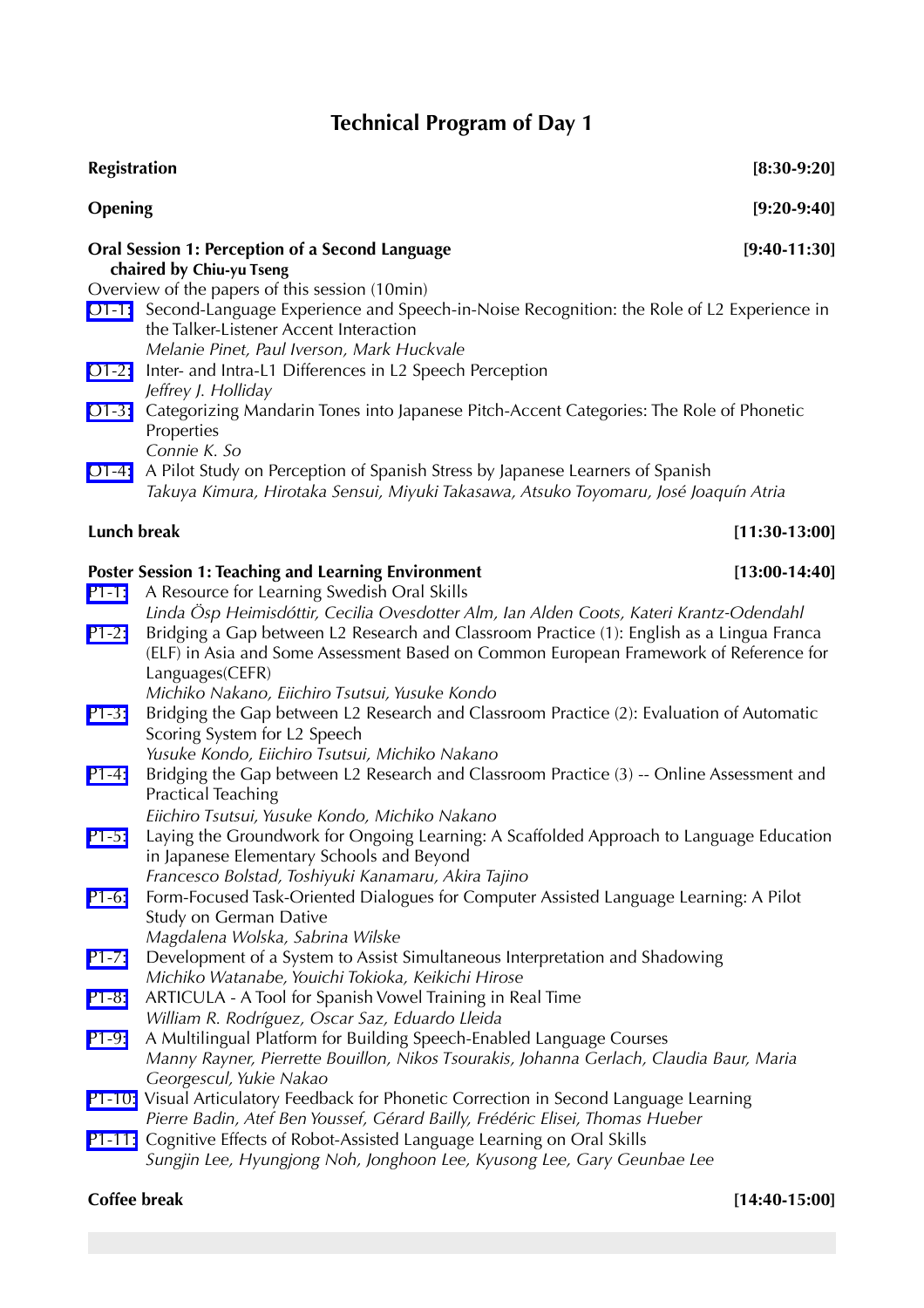### **Oral Session 2: Automatic Pronunciation Assessment [15:00-17:15] chaired by Björn Granström**

Overview of the papers of this session (10min)

- O2-1: Automatic Fluency Assessment by Signal-Level Measurement of Spontaneous Speech  *Suma Bhat, Mark Hasegawa-Johnson, Richard Sproat*
- O2-2: A Simple Feature Normalization Scheme for Non-Native Vowel Assessment  *Mitchell Peabody, Stephanie Seneff*
- O2-3: Pronunciation Proficiency Estimation Based on Multilayer Regression Analysis Using Speaker- Independent Structural Features  *Masayuki Suzuki, Yu Qiao, Nobuaki Minematsu, Keikichi Hirose*
- O2-4: Automatic Pronunciation Error Detection in Repetitor  *Eric Sanders, Henk van den Heuvel*
- O2-5: How Many Labellers? Modelling Inter-Labeller Agreement and System Performance for the Automatic Assessment of Non-Native Prosody  *Florian Hönig, Anton Batliner, Karl Weilhammer, Elmar Nöth*

#### **Welcome Reception** [18:30-]

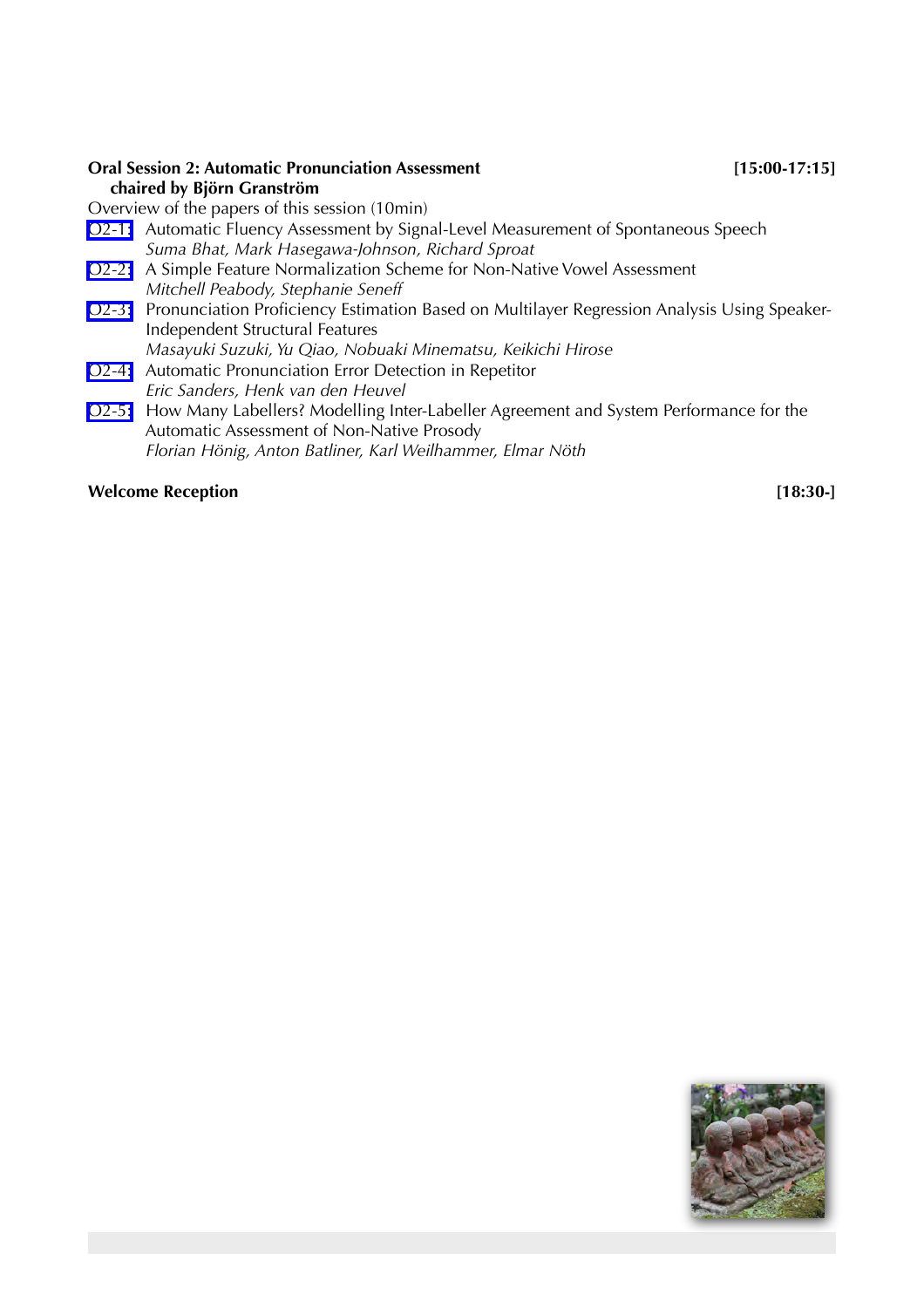# **Technical Program of Day 2**

| <b>Registration</b> |                                                                                                                                                                                                                      | $[8:30-8:50]$   |
|---------------------|----------------------------------------------------------------------------------------------------------------------------------------------------------------------------------------------------------------------|-----------------|
|                     | <b>Oral Session 3: Production of a Second Language</b><br>chaired by Valerie Hazan                                                                                                                                   | $[8:50-10:40]$  |
|                     | Overview of the papers of this session (10min)                                                                                                                                                                       |                 |
|                     | O3-1: Interaction of Lexical and Sentence Prosody in Taiwan L2 English<br>Tanya Visceglia, Chiu-yu Tseng, Zhao-yu Su, Chi-Feng Huang                                                                                 |                 |
|                     | O3-2: German Learners of Japanese - Perceptual and Prosodic Analysis of Utterances from a<br><b>Meditative Setting</b><br>Hansjörg Mixdorff, Ryoko Hayashi, Yoriko Yamada-Bochynek, Keikichi Hirose, Hiroya Fujisaki |                 |
|                     | O3-3: A Cross-Language Study of Compensatory Response to Formant-Shifted Feedback<br>Takashi Mitsuya, Ewen N. MacDonald, David W. Purcell, Kevin G. Munhall                                                          |                 |
| $O3-4:$             | Phoneme Errors in Read and Spontaneous Non-Native Speech: Relevance for CAPT System<br>Development                                                                                                                   |                 |
|                     | Joost van Doremalen, Catia Cucchiarini, Helmer Strik                                                                                                                                                                 |                 |
| <b>Coffee break</b> |                                                                                                                                                                                                                      | $[10:40-11:00]$ |
|                     | Demo Session 1: New Technologies and Methodologies Help Language Learning.                                                                                                                                           | $[11:00-12:40]$ |
|                     | D1-1: A New Force in the Interpretation Technology                                                                                                                                                                   |                 |
|                     | Yoichi Tokioka, Kazuhiro Okuda                                                                                                                                                                                       |                 |
|                     | D1-2: CALL Systems at Kyoto University                                                                                                                                                                               |                 |
|                     | Yasushi Tsubota, Tatsuya Kawahara, Masatake Dantsuji                                                                                                                                                                 |                 |
| D1-3:               | CALL-SLT/Web, A Speech-Enabled Translation Game on the Internet<br>Manny Rayner, Nikos Tsourakis, Pierrette Bouillon, Matthew Fuchs                                                                                  |                 |
| D1-4:               | Phonensinthesis: A System for Teaching French Pronunciation to Japanese Students of French                                                                                                                           |                 |
|                     | Josafá de Jesus Aguiar Pontes, Sadaoki Furui                                                                                                                                                                         |                 |
|                     | D1-5: Automatic Assessment of Non-Native Prosody                                                                                                                                                                     |                 |
|                     | Florian Hönig, Anton Batliner                                                                                                                                                                                        |                 |
| D1-6:               | Pronunciation Assessment System Using Structural Features                                                                                                                                                            |                 |
|                     | Masayuki Suzuki, Nobuaki Minematsu                                                                                                                                                                                   |                 |
| D1-7:               | Dialect (Regional Accent)-Based Speaker Classification of Chinese                                                                                                                                                    |                 |
|                     | Xuebin Ma, Nobuaki Minematsu                                                                                                                                                                                         |                 |
|                     | D1-8: JaFIX (Japanese as a Foreign Language with Integrative-Communicative Steps)                                                                                                                                    |                 |
|                     | -- JFL-Acquisiton through Relax and Gesticalization                                                                                                                                                                  |                 |
|                     | Yoriko Yamada-Bochynek                                                                                                                                                                                               |                 |
|                     | Lunch break (SLaTE meeting)                                                                                                                                                                                          | $[12:40-14:00]$ |
|                     | Poster Session 2: Science and Technology of Speech and Language for Education                                                                                                                                        | $[14:00-15:40]$ |
| $P2-1:$             | A Study of Pitch Patterns of Sentence Utterances by Japanese Speakers of English in<br>Comparison with Native Speakers of English<br>Tomoko Nariai, Kazuyo Tanaka                                                    |                 |
| $P2-2:$             | Towards a Computer-Aided Pronunciation Training System for German Learners of Mandarin<br>- Prosodic Analysis                                                                                                        |                 |

 *Hussein Hussein, Hansjörg Mixdorff, Hue San Do, Si Wei, Shu Gong, Hongwei Ding, Qianyong Gao, Guoping Hu*

- P2-3: Effects of Pitch Cues on the Identification of Vowel Length in L2 Japanese  *Izumi Takiguchi*
- P2-4: Examination of the Relationship between L2 Perception and Production: An Investigation of English /r/-/l/ Perception and Production by Adult Japanese Speakers  *Kota Hattori, Paul Iverson*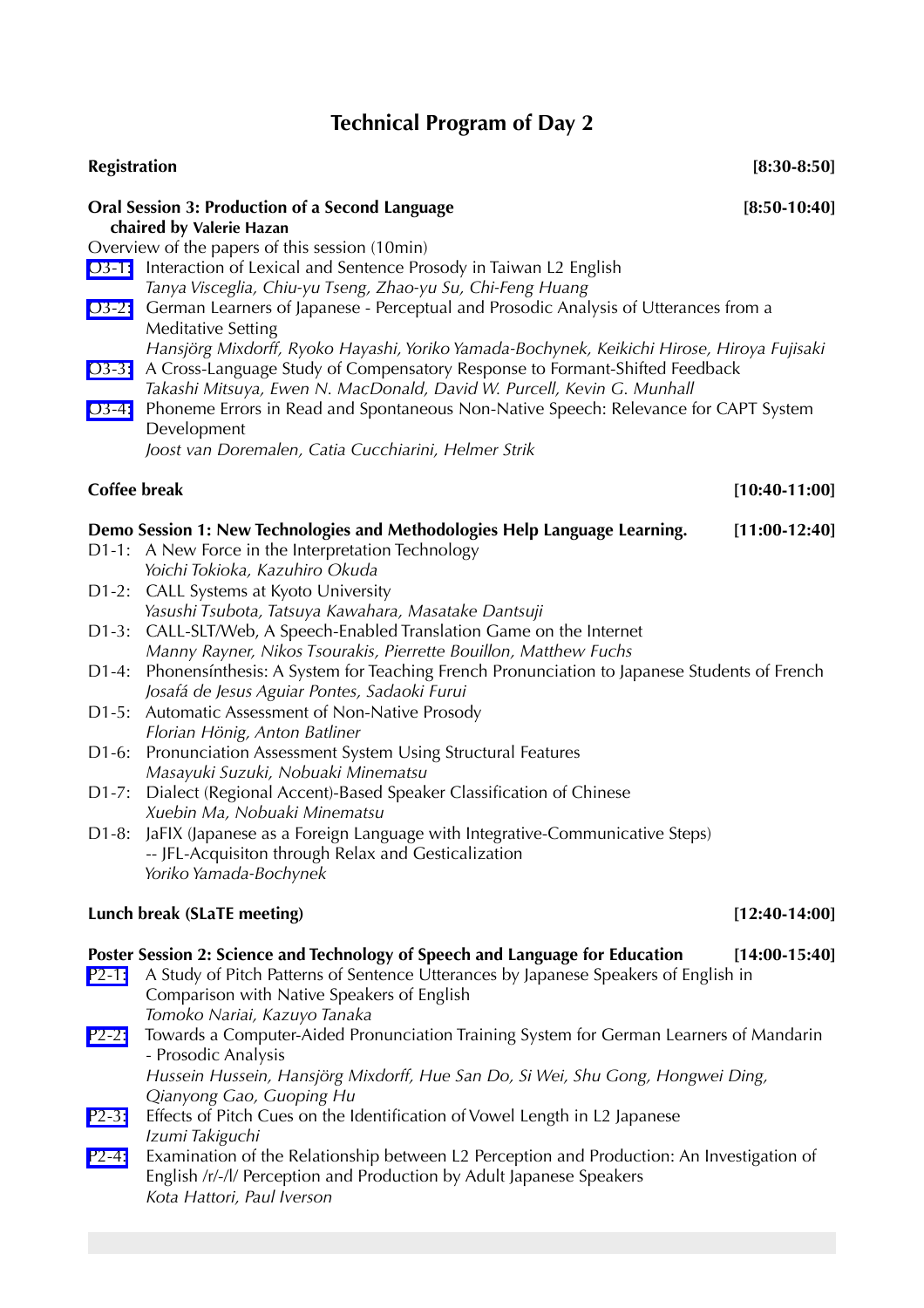| $P2-5:$            | Consonant Cluster Production in Japanese Learners of English<br>Yoshiho Shibuya, Donna Erickson           |                 |  |
|--------------------|-----------------------------------------------------------------------------------------------------------|-----------------|--|
| $P2-6:$            | Can We Predict Who Will Benefit from Computer-Based Phonetic Training?                                    |                 |  |
|                    | Valerie Hazan, Yoon Hyun Kim                                                                              |                 |  |
| $P2 - 7:$          | Attention to Critical Acoustic Features for L2 Phonemic Identification and Its Implication on             |                 |  |
|                    | L2 Perceptual Training                                                                                    |                 |  |
|                    | Yoon Hyun Kim, Jung-Oh Kim                                                                                |                 |  |
| $P2-8:$            | Speech Analysis for Automatic Evaluation of Shadowing                                                     |                 |  |
|                    | Dean Luo, Yutaka Yamauchi, Nobuaki Minematsu                                                              |                 |  |
| P <sub>2</sub> -9: | Synthesizing Expressive Speech to Convey Focus Using a Perturbation Model for Computer-                   |                 |  |
|                    | <b>Aided Pronunciation Training</b>                                                                       |                 |  |
|                    | Fanbo Meng, Helen Meng, Zhiyong Wu, Lianhong Cai                                                          |                 |  |
|                    | P2-10: Multimodal Learning of Words: A Study on the Use of Speech Synthesis to Reinforce Written          |                 |  |
|                    | Text in L2 Language Learning                                                                              |                 |  |
|                    | Kevin Dela Rosa, Gabriel Parent, Maxine Eskenazi                                                          |                 |  |
|                    | P2-11: Automatic Generation of Cloze Question Distractors                                                 |                 |  |
|                    | Rui Correia, Jorge Baptista, Nuno Mamede, Isabel Trancoso, Maxine Eskenazi                                |                 |  |
|                    | P2-12: Automatic Selection of Collocations for Instruction                                                |                 |  |
|                    | Adam Skory, Maxine Eskenazi                                                                               |                 |  |
|                    | P2-13: Toward a Chanting Robot for Interactively Teaching English to Children                             |                 |  |
|                    | Ryo Nagata, Tomoya Mizumoto, Kotaro Funakoshi, Mikio Nakano                                               |                 |  |
|                    | P2-14: Applications of the Buckeye GTA Corpus for L2 Teaching and Research                                |                 |  |
|                    | Jocelyn B. Hardman, Elizabeth McCullough                                                                  |                 |  |
| Coffee break       |                                                                                                           | $[15:40-16:00]$ |  |
|                    | <b>Special Session: Primary School English Education in Asia</b>                                          | $[16:00-17:40]$ |  |
|                    | chaired by Nobuaki Minematsu                                                                              |                 |  |
| $S-1:$             | Primary English Curriculum Reform in Beijing                                                              |                 |  |
|                    | Zehang Chen, Lingdi Shen                                                                                  |                 |  |
| $S-2:$             | Primary ELT in Korea: Start, Taxi, Take-off and Fly                                                       |                 |  |
|                    | WonKey Lee                                                                                                |                 |  |
| $S-3:$             | An Overview of English Language Education at Primary Level in Taiwan                                      |                 |  |
|                    | Chiou-lan Chern                                                                                           |                 |  |
| $S-4:$             | Elementary School English Education in Japan -- Its History and the Sound of Its Teaching<br>Materials -- |                 |  |
|                    | Kyoko Kasuya, Yuri Kuno                                                                                   |                 |  |

#### **Banquet** [18:30-]

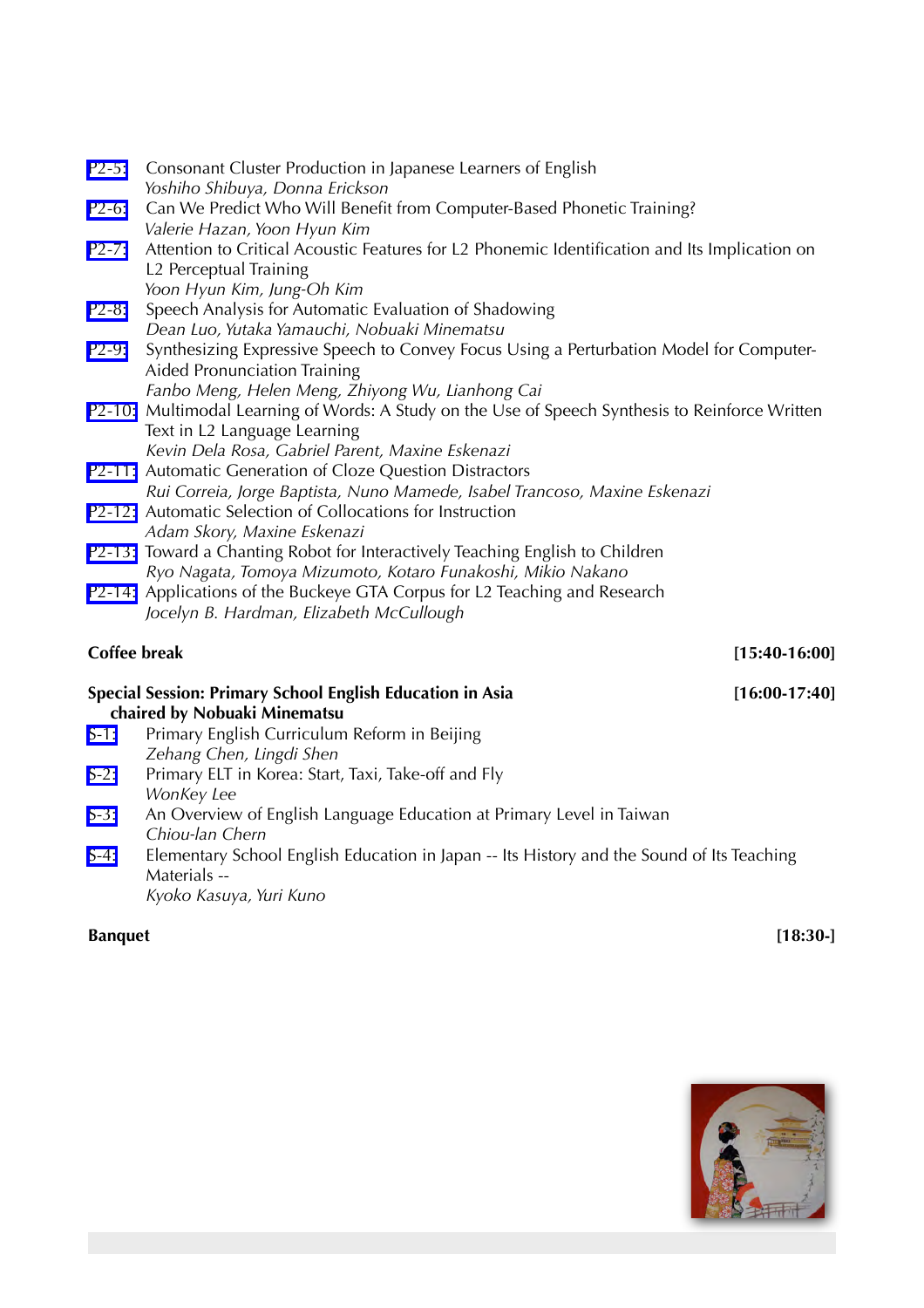# **Technical Program of Day 3**

| <b>Registration</b> |                                                                                                                                                                                               | $[8:30-8:50]$   |
|---------------------|-----------------------------------------------------------------------------------------------------------------------------------------------------------------------------------------------|-----------------|
|                     | <b>Oral Session 4: Prosodic Training and Corrective Feedback</b><br>chaired by Maxine Eskenazi                                                                                                | $[8:50-11:05]$  |
|                     | Overview of the papers of this session (10min)                                                                                                                                                |                 |
|                     | O4-1: MusicSpeak: Capitalizing on Musical Rhythm for Prosodic Training in Computer-Aided<br>Language Learning                                                                                 |                 |
|                     | Hao Wang, Peggy Mok, Helen Meng<br>O4-2: Lexical Tones Learning with Automatic Music Composition System Considering Prosody of<br><b>Mandarin Chinese</b>                                     |                 |
|                     | Siwei Qin, Satoru Fukayama, Takuya Nishimoto, Shigeki Sagayama<br>O4-3: Practicing Syntax in Spoken Interaction: Automatic Detection of Syntactical Errors in<br><b>Non-Native Utterances</b> |                 |
|                     | Helmer Strik, Janneke van de Loo, Joost van Doremalen, Catia Cucchiarini                                                                                                                      |                 |
| $O4-4:$             | Simicry - A Mimicry-Feedback Loop for Second Language Learning<br>Preben Wik, Björn Granström                                                                                                 |                 |
|                     | O4-5: The Role of Corrective Feedback in Second Language Learning: New Research Possibilities by<br>Combining CALL and Speech Technology                                                      |                 |
|                     | Bart Penning de Vries, Catia Cucchiarini, Helmer Strik, Roeland van Hout                                                                                                                      |                 |
| <b>Coffee break</b> |                                                                                                                                                                                               | $[11:05-11:20]$ |
|                     | Demo Session 2: New Technologies and Methodologies Help Language Learning.                                                                                                                    | $[11:20-13:00]$ |
|                     | D2-1: Changyan Interactive English Learning System<br><b>Guoping Hu</b>                                                                                                                       |                 |
|                     | D2-2: A Multi-Player Vocabulary Game that Teaches While It Learns<br>Adam Skory, Maxine Eskenazi                                                                                              |                 |
|                     | D2-3: NTU Chinese -- A Chinese Language Pronunciation Learning Software<br>Yow-Bang Wang, Lin-Shan Lee                                                                                        |                 |
|                     | D2-4: REAP.PT<br>Rui Pedro dos Santos Correia                                                                                                                                                 |                 |
| $D2-5:$             | Development of an Automatic Evaluation System of ESL/EFL Learners' Skills of Shadowing<br>Dean Luo, Yutaka Yamauchi, Nobuaki Minematsu                                                        |                 |
|                     | D2-6: Automatic Tests of Spoken Spanish, Arabic, and Chinese; and 4-Skills Testing in English<br>Jared Bernstein, Jian Cheng, Elizabeth Rosenfeld                                             |                 |
|                     | D2-7: A Vowel Training System for All<br>Toshiko Isei-Jaakkola, Takatoshi Naka, Keikichi Hirose                                                                                               |                 |
| Lunch break         |                                                                                                                                                                                               | $[13:00-14:00]$ |
| Closing             |                                                                                                                                                                                               | $[14:00-15:00]$ |
|                     | <b>Tour to Sugamo</b>                                                                                                                                                                         | [15:00.]        |